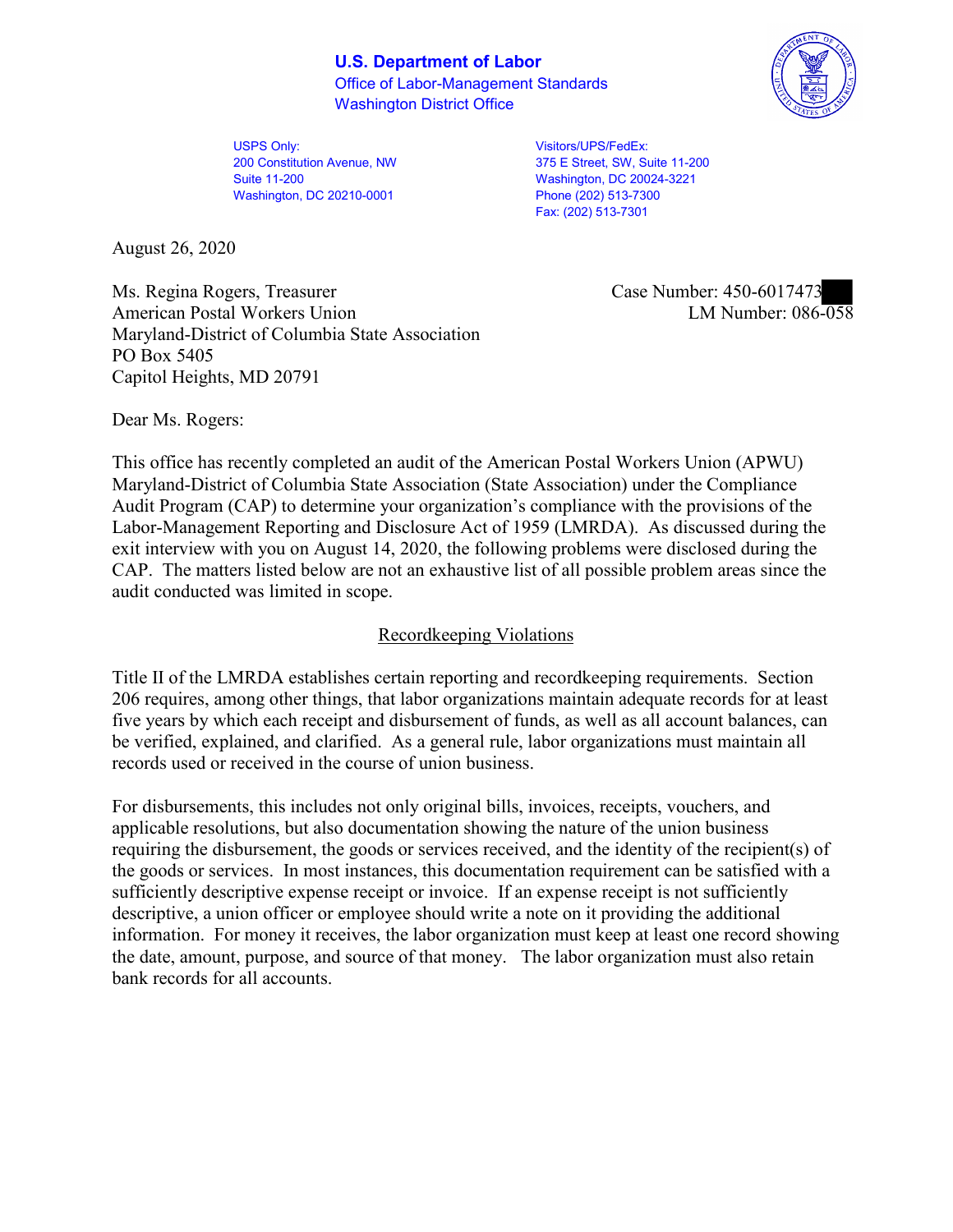The audit of the State Association's 2019 records revealed the following recordkeeping violations:

1. General Reimbursed and Credit Card Expenses

The State Association did not retain adequate documentation for some reimbursed expenses and credit card charges incurred by union officers. For example, the union did not retain receipts for credit card purchases at the U.S. Postal Service and From You Flowers.

 all disbursements. The president and treasurer (or corresponding principal officers) of As noted above, labor organizations must retain original receipts, bills, and vouchers for your union, who are required to sign your union's LM report, are responsible for properly maintaining union records.

2. Failure to Maintain Records

The State Association failed to maintain a receipt for a check written to a vendor for computer maintenance. All union records must be maintained.

3. Failure to Retain Receipt Records

The State Association did not retain the bills that they provided to the local unions stating the per capita amount that the local owed to the State Association. In addition, the State Association did not keep some deposit slips and the union's records did not indicate the source of the items included in each deposit. All union records must be retained.

4. Information Not Recorded in Meeting Minutes

 business and a laptop and laptop bag for you to conduct your treasurer duties. However, During the audit, you advised OLMS that the executive board authorized the purchases of a cellular phone for Clerk Craft Director Stephanie Young-Falcon to use for union the minutes of the executive board meetings do not contain any reference to those issues. Minutes of all membership or executive board meetings must report any disbursement authorizations made at those meetings.

Based on your assurance that the State Association will retain adequate documentation in the future, OLMS will take no further enforcement action at this time regarding the above violations.

## Reporting Violations

The audit disclosed a violation of LMRDA Section 201(b), which requires labor organizations to file annual financial reports accurately disclosing their financial condition and operations. The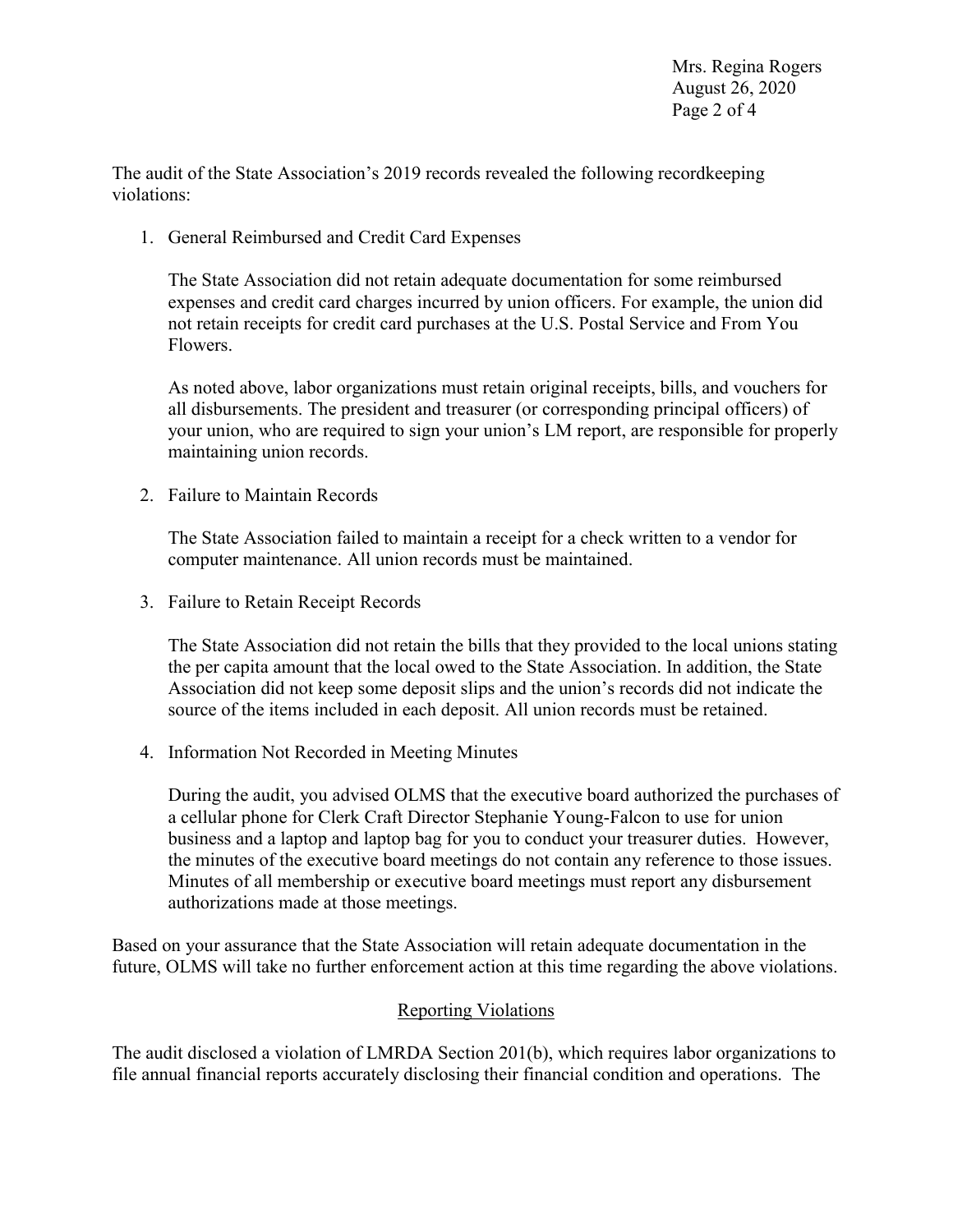Labor Organization Annual Report, Form LM-3, filed by the State Association for the fiscal year ended March 31, 2019, was deficient in the following areas:

## 1. Officers' Salaries

The State Association did not correctly report the lost time payments to Young-Falcon in Item 24, (All Officers and Disbursements to Officers), Column D (Gross Salary). The union must report the gross salary of each officer before tax withholdings and other payroll deductions in Item 24, Column D. This amount should include disbursements for "lost time" or time devoted to union activities.

2. Disbursements to Officers

The State Association did not include some reimbursements to officers in the amounts reported in Item 24 (All Officers and Disbursements to Officers). Such payments appear to have been erroneously reported in Item 48 (Office and Administrative Expenses).

 some indirect disbursements made on behalf of its officers in Item 24. A "direct disbursement" to an officer is a payment made to an officer in the form of cash, property, goods, services, or other things of value. An "indirect disbursement" to an officer is a disbursements for temporary lodging (such as a union check issued to a hotel) or for transportation by a public carrier (such as an airline) for an officer traveling on union The union must report most direct disbursements to the State Association officers and payment to another party (including check card companies) for cash, property, goods, services, or other things of value received by or on behalf of an officer. However, indirect business should be reported in Item 48 (Office and Administrative Expense).

3. Ending Cash Balances

 The audit revealed that the ending cash balance reported in Item 25, Column B (Ending cash was \$63,218. Item 25, Column B should include the total of all your organization's Cash) of the 2019 LM-3 report was not correct. The union reported its ending cash as \$56,822 on the LM-3 report. However, the audit revealed that the union's actual ending cash on hand and on deposit at the end of the reporting period.

4. Total Receipts

The total receipts reported in Item 44 (Total Receipts) on the union's LM-3 report does not match the figure calculated by OLMS during the audit.

The State Association reported \$49,048 in total receipts on its LM-3 report, but OLMS calculated total receipts during the audit period to be \$55,729. All money received by the union during the audit period must be reported in Items 38 through 43 of the LM-3 report.